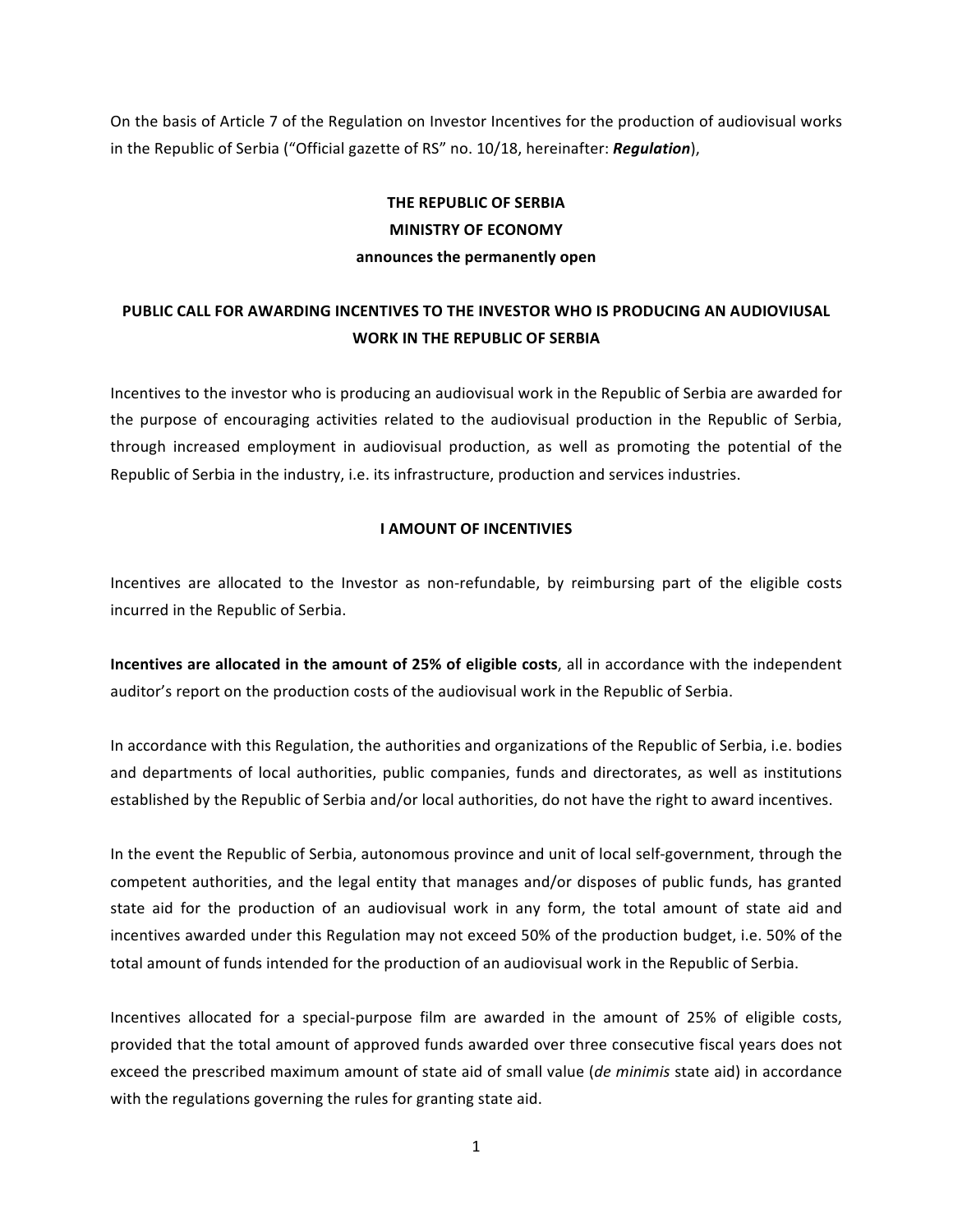The following are recognized as qualified (eligible) costs:

1) costs related to the production of the audiovisual work that have been incurred and paid to legal or natural persons in the territory of the Republic of Serbia in connection with the goods procured and services provided, use of locations, payment of fees to members of the team who are citizens of the Republic of Serbia or foreigners who have a stay of at least one year in the territory of the Republic of Serbia, in accordance with the regulations of the Republic of Serbia;

2) costs incurred in connection with the use of goods or the renting of movable and immovable property can only be recognized if the goods or movable and immovable property are owned by legal or natural persons from the territory of the Republic of Serbia.

Costs that are specifically not recognized as eligible costs incurred in connection with the production of audiovisual works are: marketing costs, costs related to the purchase of real estate, distribution costs and costs of value added tax.

The types and contents of the explanation of eligible, as well as non-eligible costs and forms of the application for awarding and payment of incentives, are specified in more detail by the Minister in charge of economic affairs.

# **II USER OF INCENTIVIES**

The user of incentives may be a legal or natural person for whose account and whose funds are used to finance, i.e. co/finance the production of an audiovisual work in the Republic of Serbia (hereinafter: the Investor).

**The applicant for the awarding and payment of incentives is the Investor or a domestic legal or natural person who produces an audiovisual work on behalf of the Investor in the Republic of Serbia.** 

The right to incentives is unavailable to an Investor, i.e. Applicant:

1) against whom a previous bankruptcy proceeding, reorganization or liquidation has been initiated, in accordance with the regulations governing bankruptcy and liquidation;

2) who has matured and outstanding obligations on the basis of public revenues in the Republic of Serbia and other financial obligations towards the Republic of Serbia.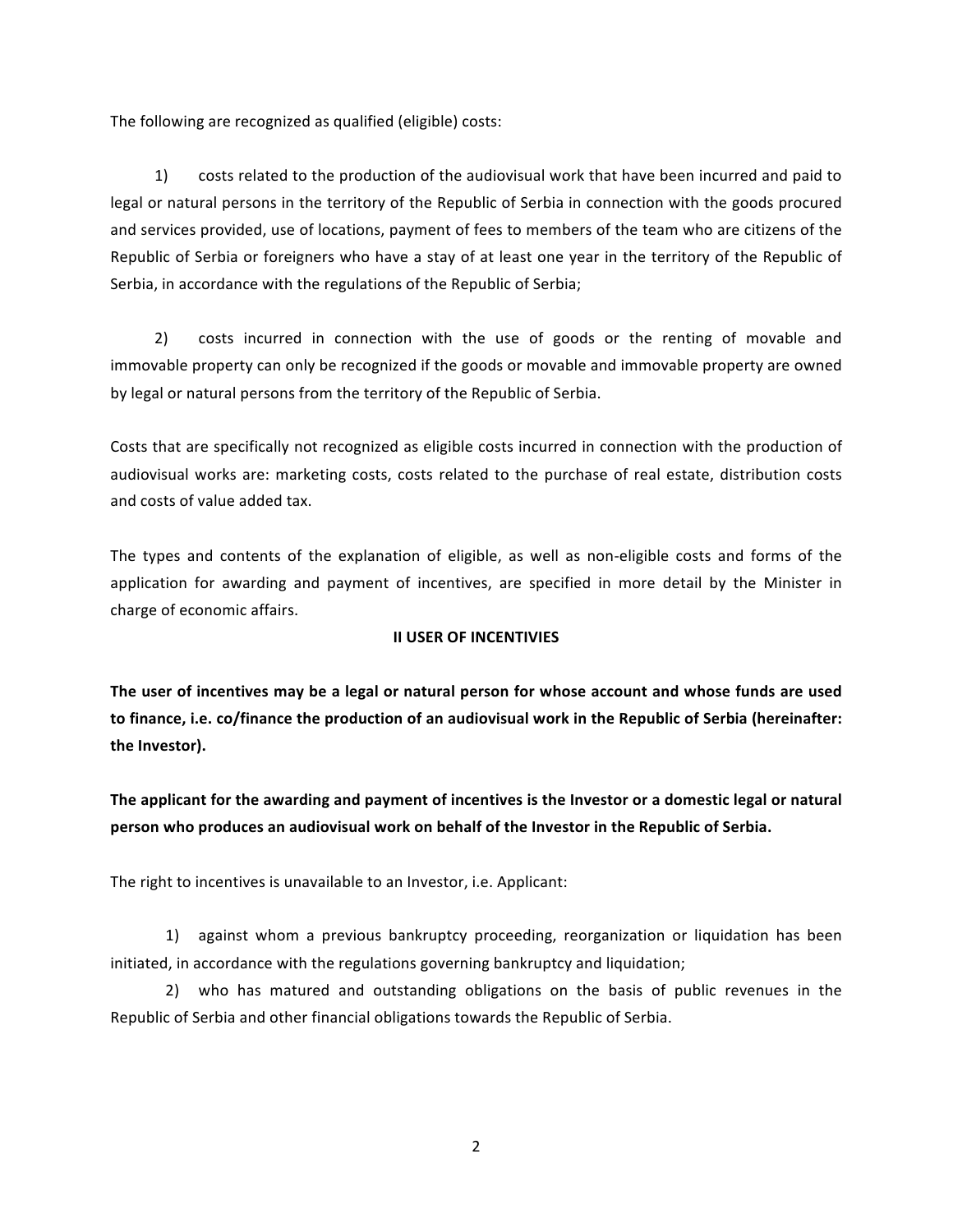#### **III AUDIOVISUAL WORK WHOSE PRODUCTION ENTITLES THE AWARDING OF INCENTIVES**

The right to incentives can be achieved for the production of:

1) a feature film, TV film, feature-length documentary film and feature-length animated film that last at least 70 minutes;

2) a TV series of at least three episodes lasting a total of at least 120 minutes;

3) a documentary TV program lasting at least 40 minutes.

Incentives can be awarded for an audiovisual work:

1) that does not have content contrary to the moral, public order and public interest of the Republic of Serbia, does not violate the reputation of the Republic of Serbia, does not promote violation of human rights and hate speech;

2) which is in the format of a feature film, TV film, TV series, feature animated film, audio and/or visual post-production of an audiovisual work, special-purpose film, feature-length documentary films and documentaries;

3) whose production has commenced or whose production continues during the budget year in which the request for incentives is submitted.

# **IV CONDITIONS FOR PARTICIPATION IN THE AWARDING OF INCENTIVES**

The conditions that the Investor must fulfill in order to exercise the right to be awarded incentives is to, for the purpose of producing an audiovisual work, allocate funds in the production budget for realization of the project in the Republic of Serbia, in an amount greater than the minimum funds for a specific format:

1) for a feature film and TV film: 300,000.00 EUR;

2) for a TV series: 300,000.00 EUR, provided the amount of funds intended for realization per episode may not be less than 100,000.00 EUR;

3) for an animated film, audio and/or visual post-production of an audiovisual work: 150,000.00 EUR;

- 4) for a special-purpose film: 100,000.00 EUR;
- 5) for a documentary film and documentary TV program: 50,000.00 EUR.

# **V APPLICATION FOR AWARDING OF INCENTIVES**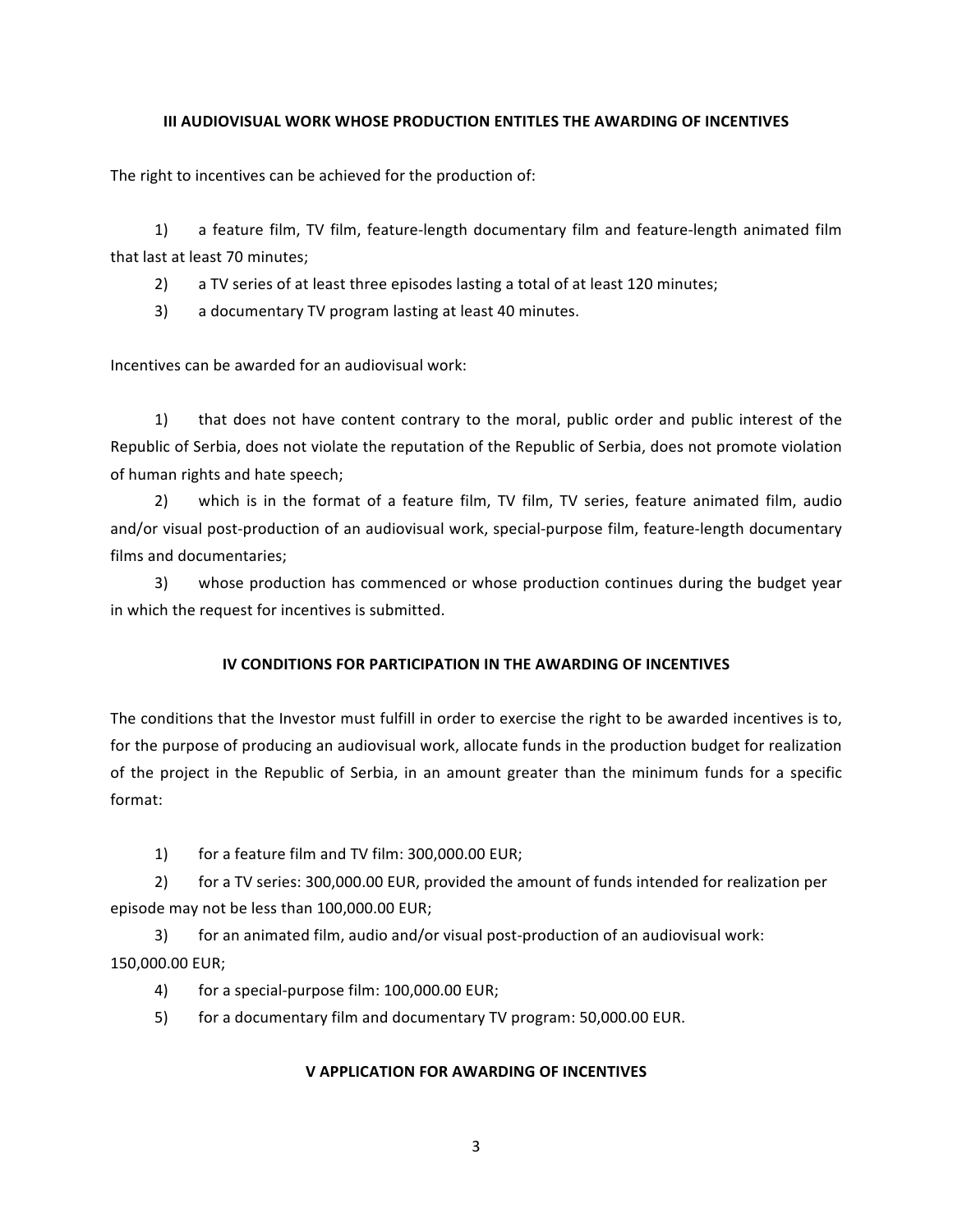The application for awarding of incentives shall be submitted to the Committee for Awarding Incentives (hereinafter: **Committee**) through Film Centre Serbia, in the prescribed form, accompanied by the following documentation:

1) filled out prescribed application form for the awarding of incentive funds to an investor who produces the audiovisual work in the Republic of Serbia;

2) synopsis and script of the audiovisual work, or only synopsis when it's a postproduction;

3) list of the important members of the team for the production of an audiovisual work (director, actors, etc.);

4) presentation of the production budget, showing the part of the budget for production in the Republic of Serbia expressed in dinars;

5) statement that the audiovisual work meets the requirements of Article 4 of this Regulation;

6) calendar of production of the audiovisual work in the Republic of Serbia;

7) shooting plan for the audiovisual work in the Republic of Serbia;

8) evidence that there are no grounds for refusal under Article 5 of this Regulation (Certificate of the Tax Administration, Business Registers Agency or any other competent register);

9) statement on the start of production of the audiovisual work in the Republic of Serbia;

10) statement as to whether *de minimis* aid has been received for the costs referred to in Article 2, item 3) of this Regulation, or for any other expenses in the current fiscal year and in the previous two fiscal years, or a statement whether the same project received state aid from any level of government and on what basis;

11) agreement based on which the audiovisual work is being produced in the Republic of Serbia in the name and on behalf of the Investor, concluded between the Investor and the Applicant, provided that the Applicant is a domestic legal or natural person who produces the audiovisual work in the Republic of Serbia on behalf of the Investor:

12) certified statement that the data in the documents are accurate and true.

If the agreement referred to in item 11 of this Article does not stipulate the obligation of the Applicant to transfer the incentives to the Investor, the Applicant is obliged to submit another valid proof that the paid incentives will accrue to the Investor.

The application and accompanying documents are submitted in the Serbian language or in a foreign language with a certified translation into the Serbian language.

The Applicant is obliged to prove that, on the day of submitting the application, at least 30% of the funds envisaged for the cost of production of the audiovisual work in the Republic of Serbia are **provided.**

4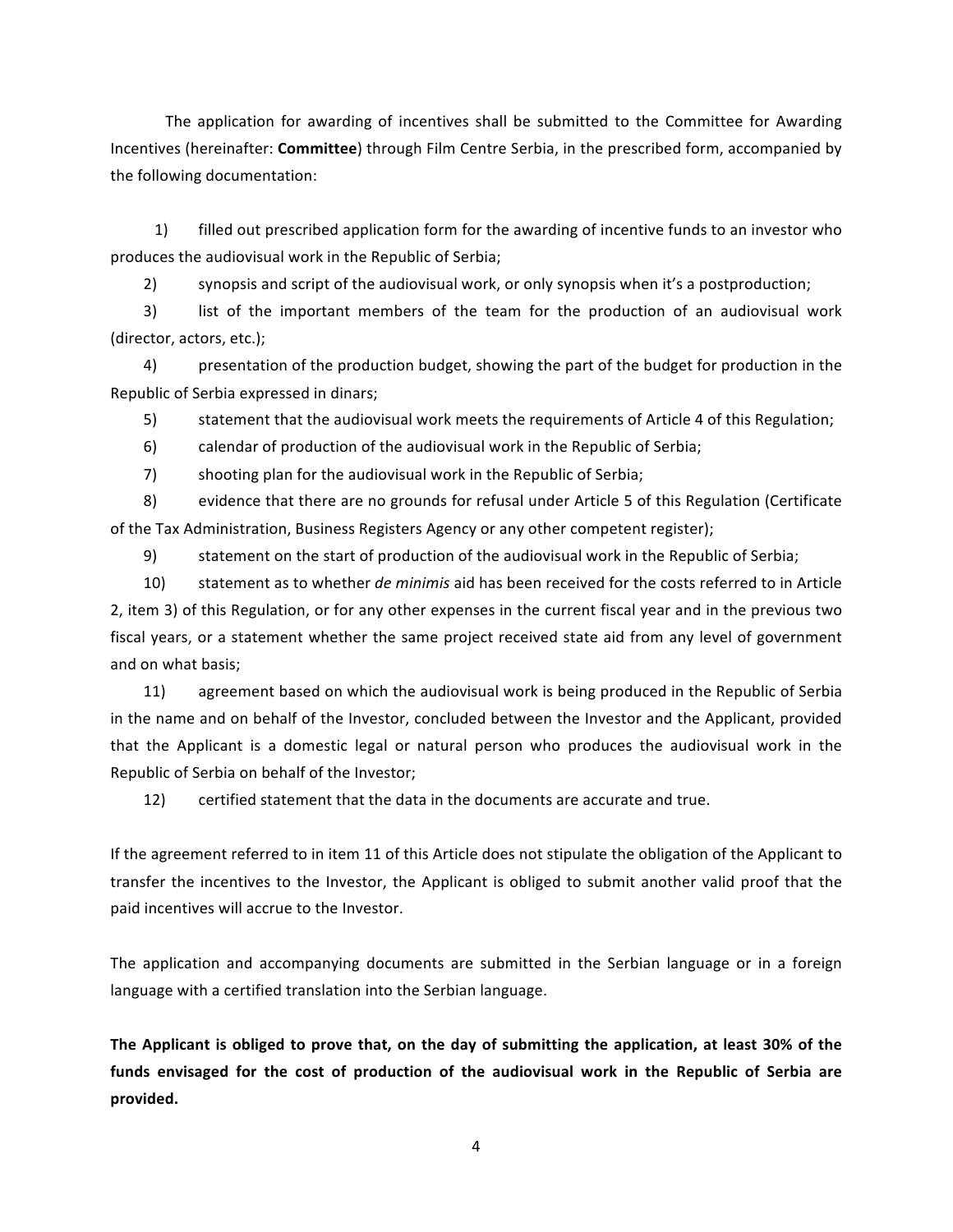At the request of the Committee, the Applicant is obliged to submit other information and documentation of relevance for the awarding of incentives.

#### **VI AGREEMENT ON AWARDING INCENTIVES**

The Ministry signs the Agreement on Awarding Incentives (hereinafter: the Agreement) with the Applicant, within the scope of funds planned for these purposes by the Budget Law of the Republic of Serbia for the current budget year and in accordance with the provisions of the Law on the Budget System ("Official gazette of the Republic of Serbia", no. 54/09, 73/10, 101/10, 101/11, 93/12, 62/13, 63/13 - correction, 108/13, 142/14, 68/15 - other law, 103/15, 99/16 and 113/17), in the part governing the responsibility for taking over obligations.

The Agreement specifies the deadlines, rights and obligations of the parties.

The documentation attached to the application, in accordance with Articles 10 and 16 of this Regulation, shall considered an integral part of the Agreement.

The Agreement shall be deemed terminated in the following cases:

- if there has been a deviation from the submitted shooting plan and calendar for more than 30 days or any other significant deviation in the realization of the audiovisual work;

- if the Committee, during the procedure of reviewing the application for payment of incentives, determines that all the prescribed conditions have not been met;

- if provided for by written agreement of the parties before expiration of the agreed deadline;

- due to an objective inability to execute contractual obligations (force majeure, administrative measures, etc.) occurring on the side of one or both parties;

- if bankruptcy, liquidation or reorganization procedures are initiated against the Investor or the Applicant.

The Ministry shall pay the approved amount of incentives if all the obligations provided for by this Regulation and the Agreement have been fulfilled.

#### **VII. APPLICATION FOR PAYMENT OF INCENTIVES**

The application for payment of incentives shall be submitted to the Committee within 45 days after completion of the production of the audiovisual work in the territory of the Republic of Serbia.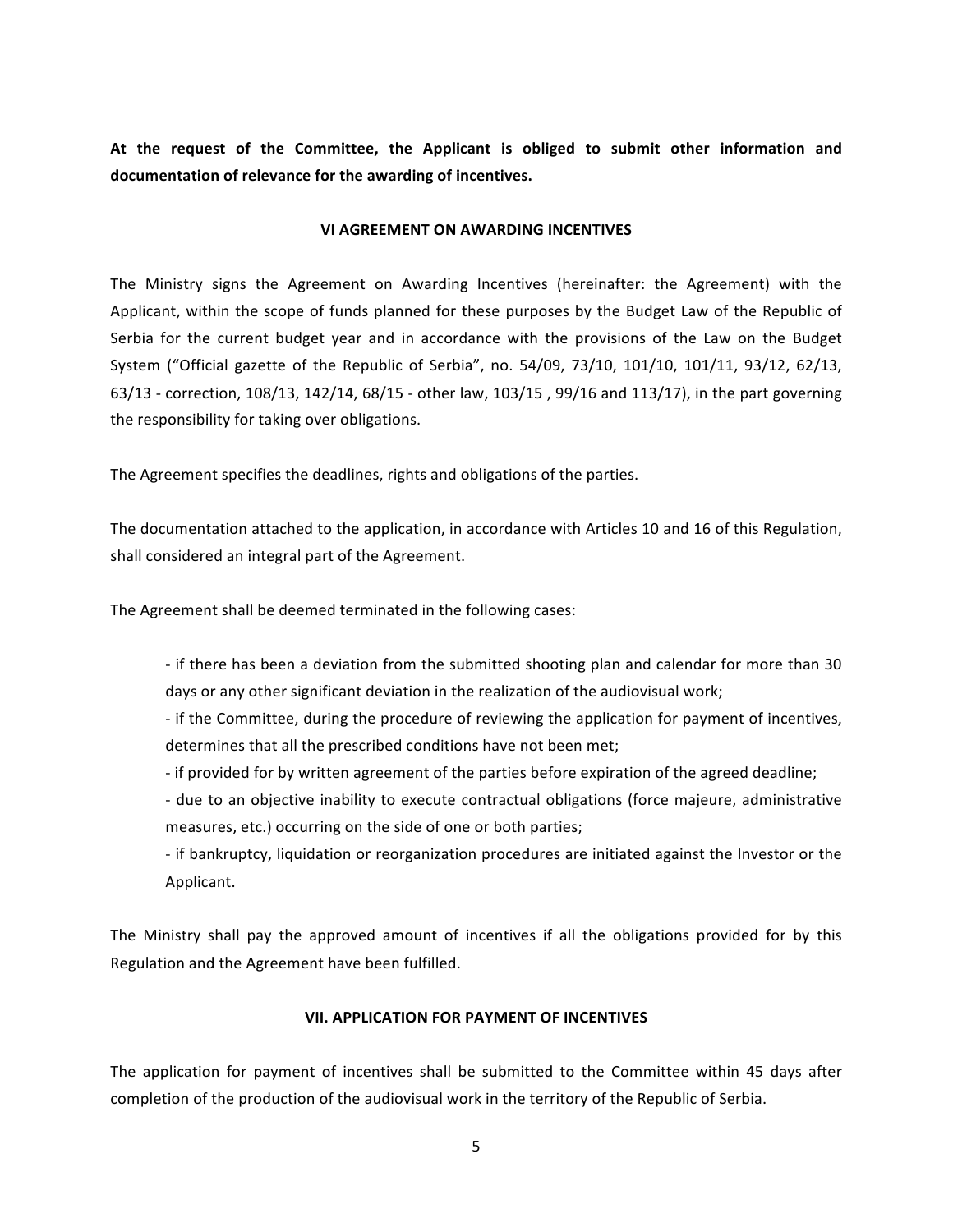Requests for the payment of incentives received after the September 30<sup>th</sup> shall be deemed to be requests for the following budget year.

The application for payment of incentives shall be submitted to the Committee through Film Centre Serbia, in the prescribed form, accompanied by the following documentation:

1) an extract from the register maintained by the Business Registers Agency or any other competent register;

**2)** an independent auditor's report on the cost of production of the audiovisual work in the Republic of Serbia and the operations of the Investor, made for the purpose of submitting the application for payment of incentives in accordance with this Regulation and the Rulebook, and which is compiled on the basis of the complete record of production costs and total funds spent on the territory of the Republic of Serbia, as well as the evidence confirming these costs (invoices, contracts, bank statements from commercial banks with indication of payment made, etc.). The audit report is prepared on the basis of verification of all eligible costs and cannot be based on the sampling method, i.e. **review only of certain documents;**

3) number of special purpose account with the Treasury Department to which payment of incentives is to be made:

4) a certified statement that the production of the audiovisual work in the Republic of Serbia has been completed, and that the conditions prescribed by Article 20 of this Regulation have been fulfilled;

5) a certified statement that the data in the documents is correct and true.

#### The independent auditor's report shall determine the amount of costs that qualify for the incentive.

At the request of the Committee, the Applicant is obliged to submit other data and documentation relevant to the payment of incentives.

# **VIII SUBMITTING THE APPLICATION FOR AWARDING AND THE APPLICATION FOR PAYMENT OF INCENTIVES**

The application for awarding and the application for payment of incentives made on prescribed forms 1 and 2, as well as supporting documents, are delivered in the Serbian language or a foreign language with a certified Serbian translation, to the address:

#### FILM CENTRE SERBIA, Koce Popovica Street no. 9/III, 11000 Belgrade